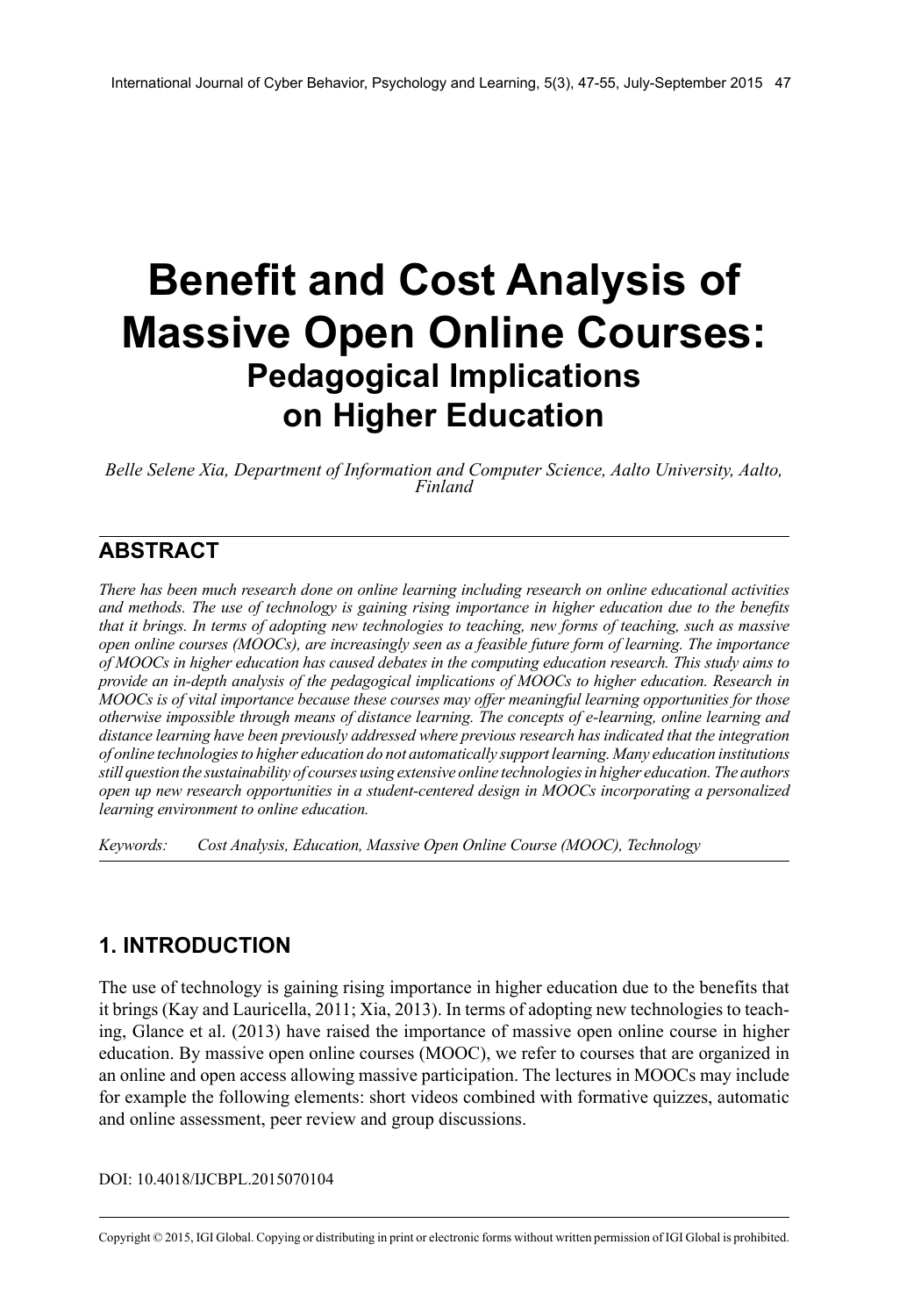This study aims to open up new insights on the subject matter and provide an in-depth analysis of some of the benefits and the challenges of massive open online courses in higher education. Research in MOOCs is of vital importance because these courses may offer meaningful learning opportunities for those otherwise impossible through means of distance learning. Given the benefits of MOOC, its adoption in higher education has received a growing attention. As its name suggests, massive open online courses offer unlimited participation and open access in a web-based learning environment. Compared to the ordinary online courses, MOOCs put a stronger emphasis on open access features including but is not limited to open licensing of content. Specifically, McAuley, et al. (2010) have defined massive open online course to be an online phenomenon integrating the connectivity of social networking under the facilitation of an acknowledged expert in a field of study via a collection of freely accessible online resources. Here, the role of the acknowledged expert is to prioritize important ideas and concepts; organizing resources to help student understanding; assist participants to use social networking, clarify discussions and demonstrate successful engagement patterns as well as supervising the whole learning process. (Rodriguez, 2014)

Given that MOOCs allow massive participation due to their online and open accessibility, massive open online courses can be used in open education by definition so that the students' background does not affect the possibility to participate in these courses. MOOC might also be a good option for students who desire alternative learning environments than the traditional class-room setting. This is because in lectures conducted in MOOCs, students get to, for example, self-organize their participation according to their learning goals, common interests as well as prior knowledge and skills, and thus take more responsibilities for their studies compared to learning in a traditional classroom learning environment. (Glance et al. (2013) Given that massive open online courses provide easy access to the course participants, due to the large amount of participation, course participation, online assignments, giving feedback to the students and grading of the exams are often conducted via automatic monitoring and assessment. In addition to these online technologies used in MOOC, massive open online courses also tend to make use of the social media in teaching as well as mobile technologies in supporting student learning.

The concepts of e-learning, online learning and distance learning have been previously addressed in computing education research where research has brought both the benefits and the challenges of using online technologies in higher education (Fini, 2009). While some researchers, such as Glance et al. (2013) and Smith et al (2009), have indicated that the potential of using web-based technologies in teaching may be currently under-actualized, some researchers, such as Kop (2011) and Chatti et al. (2010), have also indicated that the integration of online technologies to higher education do not automatically support learning. As a matter of fact, despite the popularity of massive open online courses in research, some of the problems of MOOCs are the course completion rates, which might be the result from a poor level of interaction between the teacher and the students. In a few of the examples of MOOCs conducted in large universities, the course completion rates resulted in as low as 10%. (Kizilcec et al., 2013) For this reason, MOOCs may be unsuitable for substituting traditional classroom courses in higher education. We will elaborate more on some of the benefits as well as challenges associated with online learning together with some propositions on the aspects of teaching in the subsequent sections.

This paper proceeds as follows. We will next introduce some of the benefits of Massive Open Online Courses based on the previous literature. Then, we will shortly discuss some of the challenges of MOOCs in higher education. In response to these challenges, we will draw on pedagogical implications of MOOCs to higher education. Finally, we will conclude this study in the Summary and Conclusion section of this study.